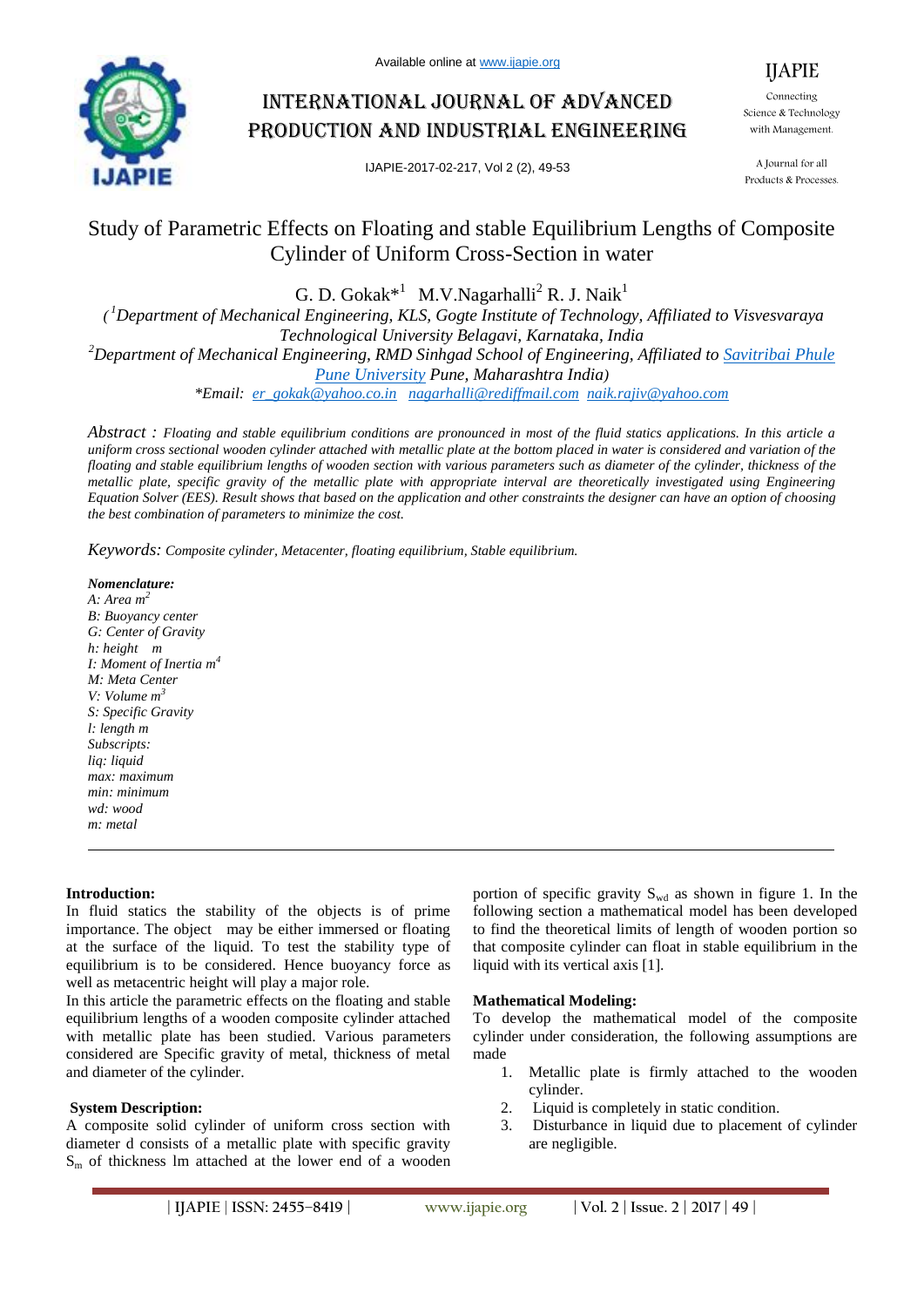# *G D Gokak et al., International Journal of Advanced Production and Industrial Engineering*

As the range for the length of wooden portion in composite cylinder is to be determined two cases emerge

- a. Floating Equilibrium and
- b. Stable Equilibrium

The first case determines the minimum length of the wooden portion and Second case determines the maximum length of the wooden portion in the composite cylinder.

(3)



Figure 1 Composite Cylinder with floating equilibrium and stable equilibrium

#### **Case1: Floating Equilibrium**

The condition to be satisfied for floating equilibrium is

Weight of cylinder ≤ Weight of liquid of same volume of cylinder

i.e 
$$
W_{\text{Cylinder}} = W_{\text{wood}} + W_{\text{Media}}
$$
 (1)

$$
W_{\text{Cylinder}} = \rho_w A_c (l_m S_m + l_{\min} S_{wd})
$$
\n(2)

Equating 2& 3 minimum length of wood section for floating equilibrium is obtained. **Case 2: Stable Equilibrium**

For stable equilibrium metacentric height should be greater than Zero, the location of center of gravity of the composite cylinder can be found out from the first principles as follows

$$
OG = \frac{A\left(\left(\frac{S_m l_m^2}{2}\right) + S_{wd} l_{\max}\left(\frac{l_{\max}}{2} + l_m\right)\right)}{A(S_m l_m + S_{wd} l_{\max})}
$$

On simplific

$$
OG = \frac{\left(\left(\frac{0.5S_{wd}l^2_{\text{max}}}{S_m l_m}\right) + \left(\frac{S_{wd}l_{\text{max}}}{S_m}\right) + 0.5l_m\right)}{1 + \left(\frac{S_{wd}l_{\text{max}}}{S_m l_m}\right)}
$$
(4)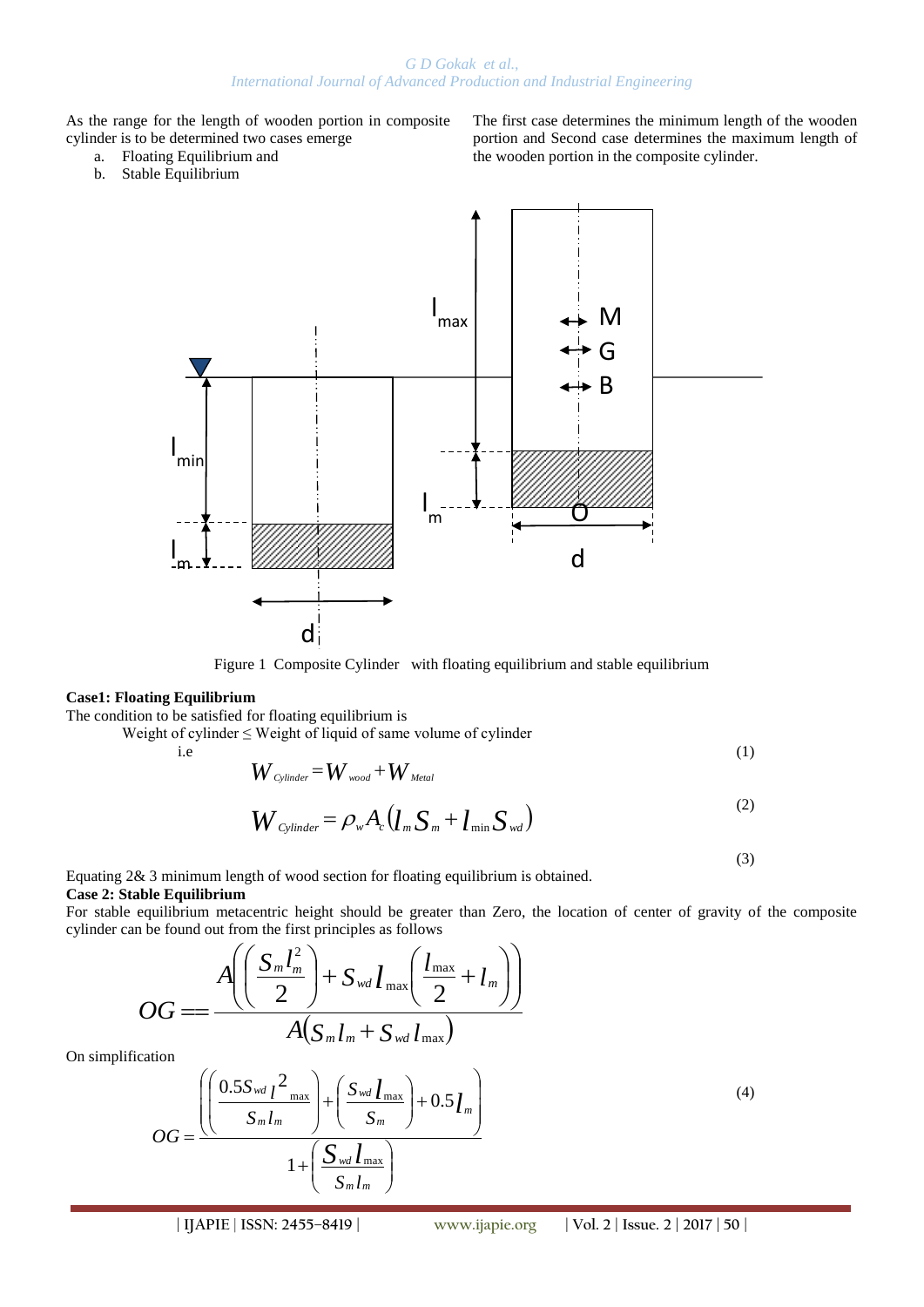The submerged height h can be found out by equating Weight of the cylinder and Buoyancy force

$$
A(S_m l_m + S_{wd} l_{\text{max}}) = S_{liq} Ah
$$

$$
h = \frac{S_m l_m \left(1 + \frac{S_{wd} l_{\text{max}}}{S_m l_m}\right)}{S_{liq}}
$$

The location of center of Buoyancy can be expressed as OB=h/2 and Substituting h from equation (4) in

$$
(6)
$$

The location of Meta Centre M above center of Buoyancy B can be found out by  $BG = OG - OB$ 

$$
S_{liq}
$$
  
mcy can be expressed as OB=h/2 and Substituting h from equation (4) in  

$$
BG = OG - OB
$$
  
Centre M above center of Buoyancy B can be found out by  

$$
MG = BM - BG
$$
  

$$
BM = \frac{I}{V}
$$
 (7)

*lmax* can be found out by equating *MG* to zero the resulting value limits the length of the Wooden section for stable equilibrium.

**Parameters considered:** The parameters considered here are specific gravity of metal, specific gravity of wood, Metal Plate thickness and diameter of the cylinder.

**Table 1 Range of the Parameters considered**

| Parameter                    | Range     | Step                                      |
|------------------------------|-----------|-------------------------------------------|
| Specific Gravity<br>of metal | $2 - 8$   | $+1$                                      |
| Metal<br>Plate<br>Thickness  | $5-50$ mm | $+5$ mm                                   |
| οf<br>Diameter<br>cylinder   | 50-200 mm | Initially<br>$+10$ mm<br>Then<br>$+25$ mm |

There will be possible four cases has been considered as mentioned below

| <b>Table 2</b> T 0ssible cases of study |           |                |            |  |
|-----------------------------------------|-----------|----------------|------------|--|
| Case                                    | Plate     | of<br>Diameter | Solved for |  |
|                                         | Thickness | cylinder       |            |  |
| А.                                      | Fixed     | Varying        | Minimum    |  |
|                                         |           |                | Length     |  |
| В.                                      | Fixed     | Varying        | Maximum    |  |
|                                         |           |                | Length     |  |
| C.                                      | Varying   | Fixed          | Minimum    |  |
|                                         |           |                | Length     |  |
| D.                                      | Varying   | Fixed          | Maximum    |  |
|                                         |           |                | Length     |  |

# **Table 2 Possible cases of study**

#### **Results and Discussions:**

Using the above mathematical modeling and the range of the parameters under study theoretically investigated using Engineering Equation Solver (EES) [EES]. The results obtained are discussed in this section under three categories

**A. Minimum Length of wooden section for fixed metallic thickness :** 

Variation of Minimum length with diameter of cylinder for different metals



Figure 2 Variation of Minimum length with diameter of cylinder for constant metal thickness

Fig 2 Shows the Variation of minimum length of the wooden section with diameter of cylinder for different metals for the same thickness of the metallic plate. It can be seen that, the minimum length of the wooden section is independent of diameter of the composite cylinder. However minimum length of the wooden section is larger for the heavy metals in comparison with lighter metals. This is due to fact that for the heavy metals

#### **B Maximum Length of wooden section for fixed metallic thickness :**

Fig 3 Shows the Variation of maximum length of the wooden section with diameter of cylinder for different metals for the same thickness of the metallic plate. It can be seen that, the maximum length goes on increasing as the diameter of the composite cylinder increases for the same metal. However, it can be observed that the maximum length for the lighter metal at larger diameter equals the maximum length of the wooden section for the heavier metal with smaller diameter. This has been shown with dotted lines in Figure 3.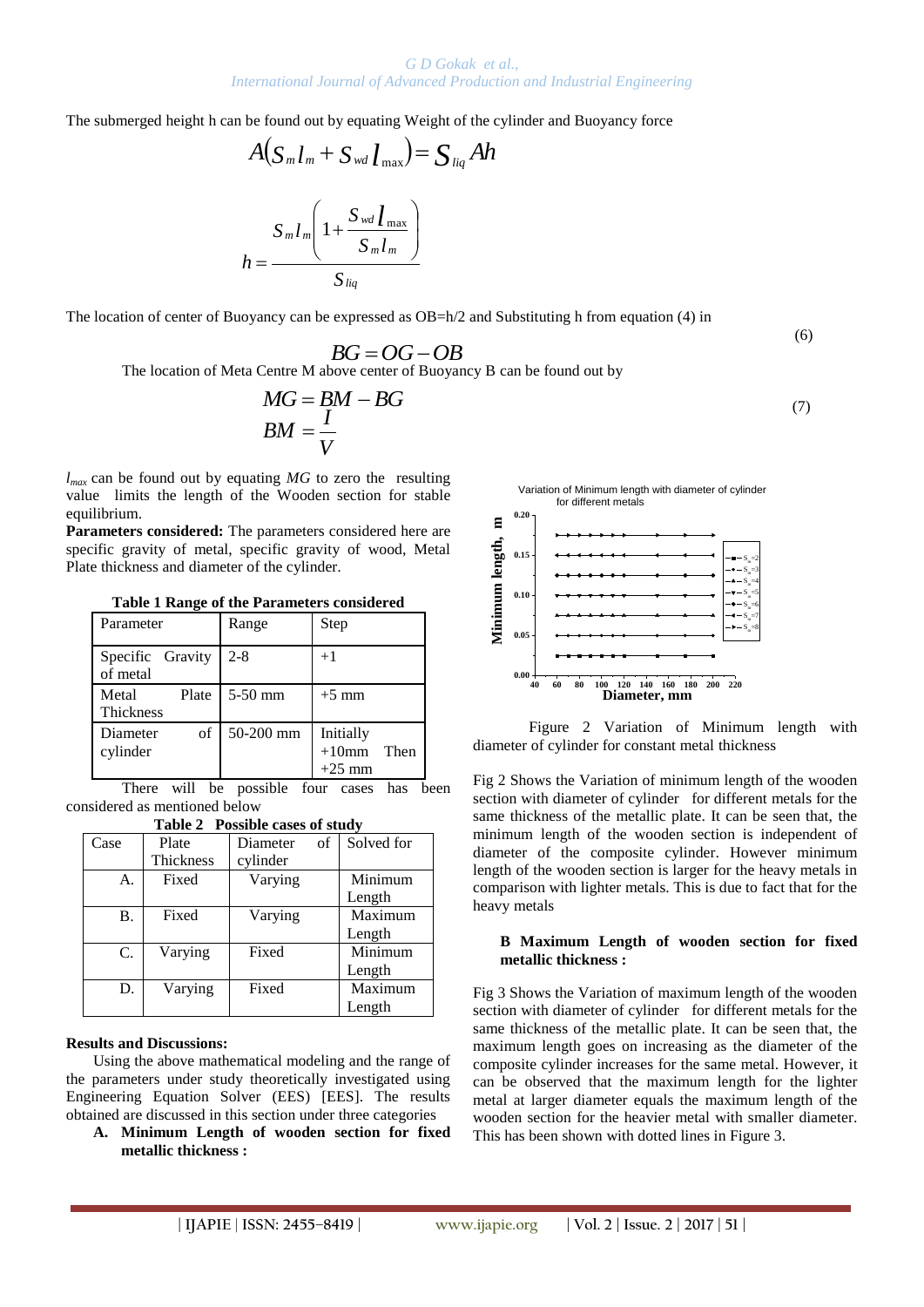*G D Gokak et al., International Journal of Advanced Production and Industrial Engineering*



Figure 3 Variation of Maximum length with diameter of cylinder for constant metal thickness.

## **A. Minimum Length of wooden section for varying metallic thickness :**



Figure 4 Variation of Minimum length with metal plate thickness for constant cylinder diameter

Fig 4 shows the variation of minimum length of the wooden section with thickness of the metal at a given diameter of cylinder for different metal specific gravity. It can be observed that for a given diameter of the cylinder, the minimum length of the cylinder goes on increasing

linearly with thickness of the metallic plate. Also as the heavier metallic plate is used the minimum length of wooden section goes on increasing as can been seen from the Figure 4.

#### **B. Maximum Length of wooden section for varying metallic thickness :**